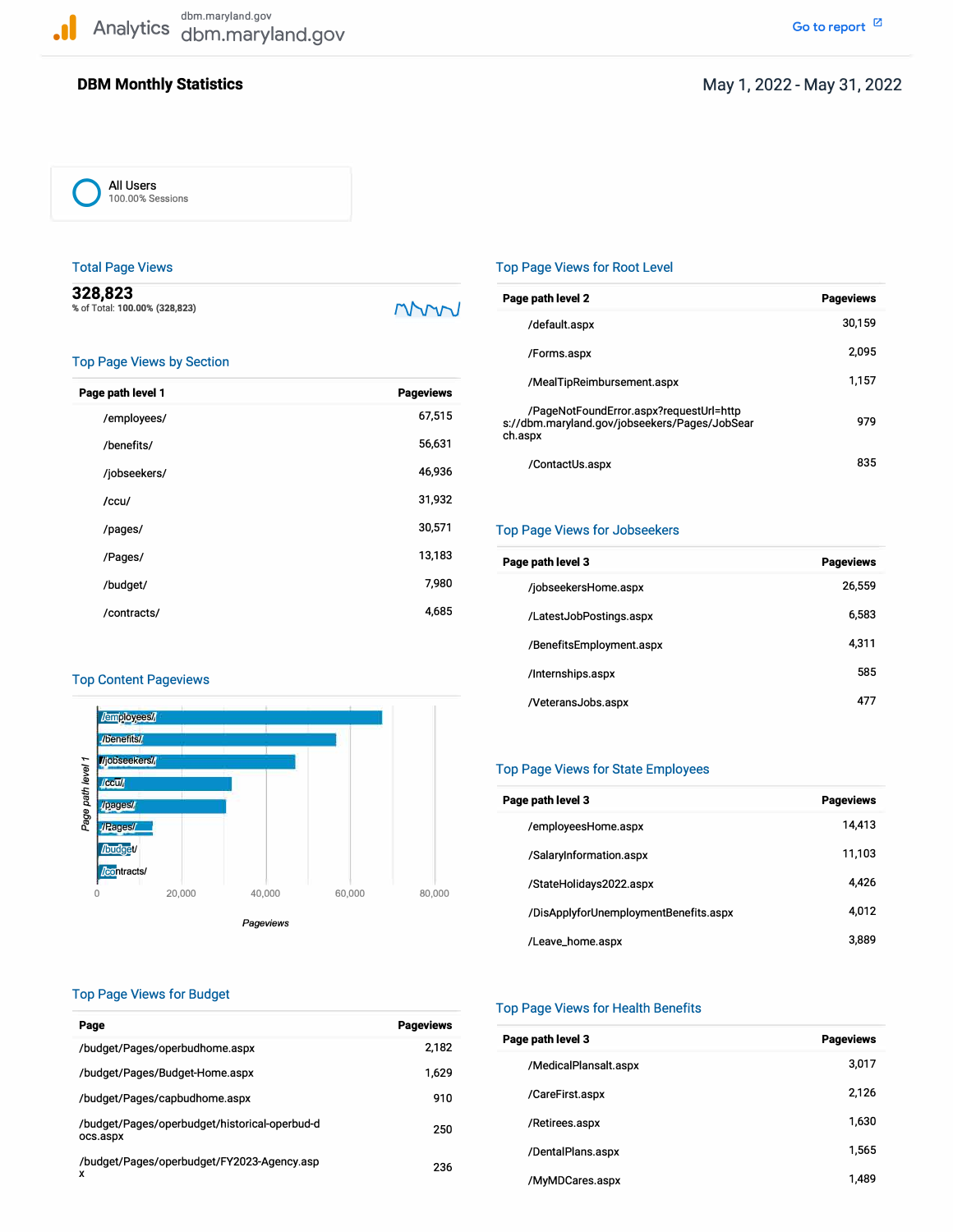#### Top Page Views for Central Collection Unit

| . .                        |                  |
|----------------------------|------------------|
| Page path level 3          | <b>Pageviews</b> |
| /Debtor Portal.aspx        | 10,488           |
| /ccuHome.aspx              | 9,628            |
| /paymentplanoptions.aspx   | 8.240            |
| /CCUStateTaxIntercept.aspx | 1.308            |
| /CCUHoursLocations.aspx    | 988              |
|                            |                  |

Organic Searches

46,085<br>% of Total: 100.00% (46,085)

mm

## Top Page Views for Equal Employment Opportunity

| Page path level 3                  | <b>Pageviews</b> |
|------------------------------------|------------------|
| /EEOHome.aspx                      | 787              |
| /EEOFileComplaint.aspx             | 383              |
| /SexHarrassComplaintProcedure.aspx | 116              |
| /EEOBrochures.aspx                 | 101              |
| /EEOFairPracCorner.aspx            | 79               |

© 2022 Google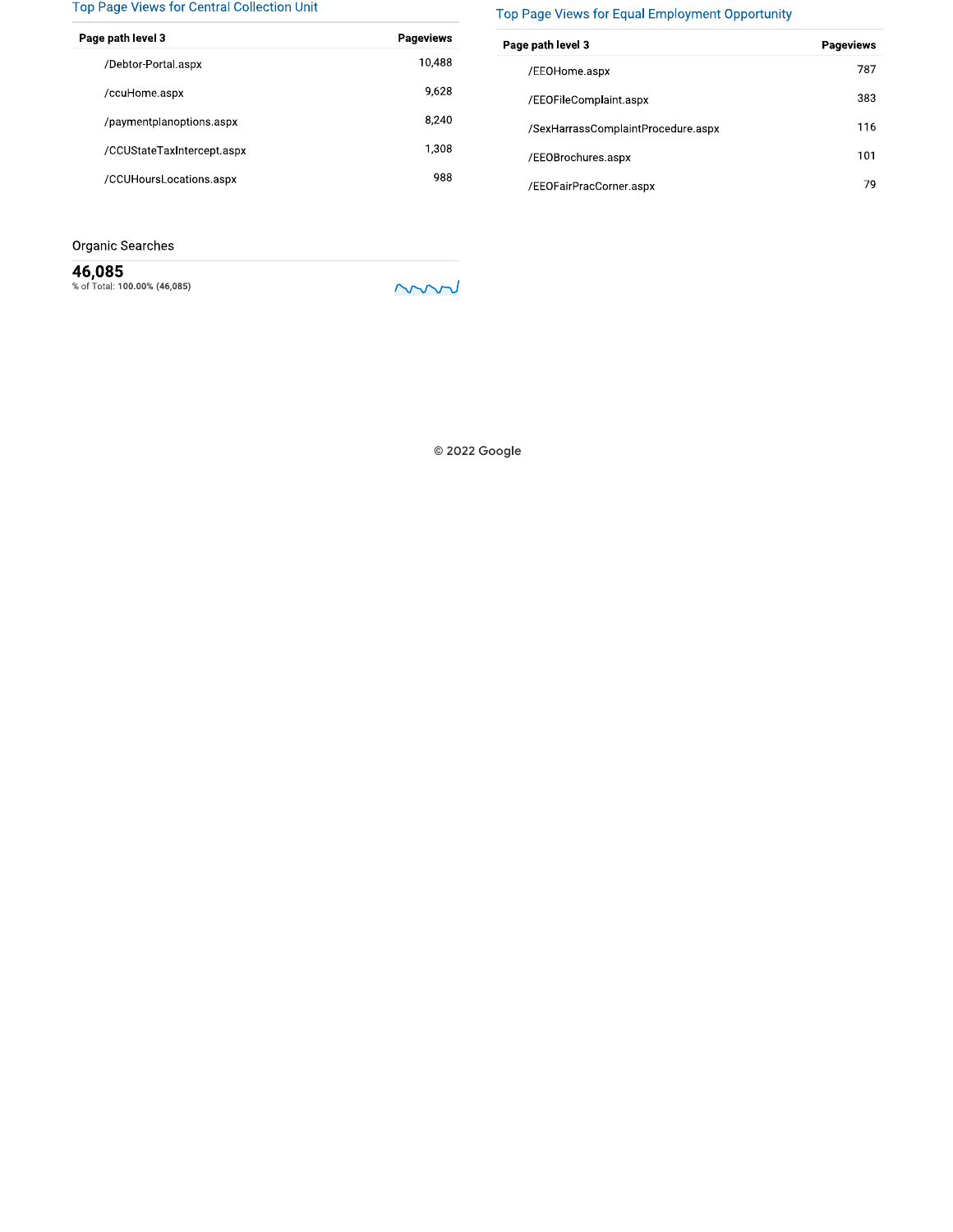# **May 2022 DBM Website Page Views (from Google Analytics)**

# Top Page Views

| <b>Employees</b>                                         | 65,147     |
|----------------------------------------------------------|------------|
| /employeesHome.aspx                                      | 14,413     |
| /SalaryInformation.aspx                                  | 11,103     |
| /StateHolidays2022.aspx                                  | 4,426      |
| /DisApplyforUnemploymentBenefits.aspx                    | 4,012      |
| /Leave_home.aspx                                         | 3,889      |
| <b>Benefits</b>                                          | 22,404     |
| /MedicalPlansalt.aspx                                    | 3,017      |
| /CareFirst.aspx                                          | 2,126      |
| /Retirees.aspx                                           | 1,630      |
| /DentalPlans.aspx                                        | 1,565      |
| /MyMDCares.aspx                                          | 1,489      |
| <b>Budget</b>                                            | 7,855      |
| /operbudhome.aspx                                        | 2,182      |
| /operbudget/                                             | 2,037      |
| /Budget-Home.aspx                                        | 1,629      |
| /capbudhome.aspx                                         | 910        |
| /capbudget/                                              | 576        |
| <b>JobSeekers</b>                                        | 40,911     |
| /jobseekersHome.aspx                                     | 26,559     |
| /LatestJobPostings.aspx                                  | 6,583      |
| /BenefitsEmployment.aspx                                 | 4,311      |
| /Internships.aspx                                        | 585        |
| /VeteransJobs.aspx                                       | 477        |
| <b>Equal Employment Opportunity</b>                      | 1,591      |
| /EEOHome.aspx                                            | 787        |
| /EEOFileComplaint.aspx                                   | 383        |
| /SexHarrassComplaintProcedure.aspx<br>/EEOBrochures.aspx | 116<br>101 |
| /EEOFairPracCorner.aspx                                  | 79         |
| <b>Central Collection Unit</b>                           | 31,664     |
| /Debtor-Portal.aspx                                      | 10,488     |
| /ccuHome.aspx                                            | 9,628      |
| /paymentplanoptions.aspx                                 | 8,240      |
| /CCUStateTaxIntercept.aspx                               | 1,308      |
| /CCUHoursLocations.aspx                                  | 988        |
|                                                          |            |